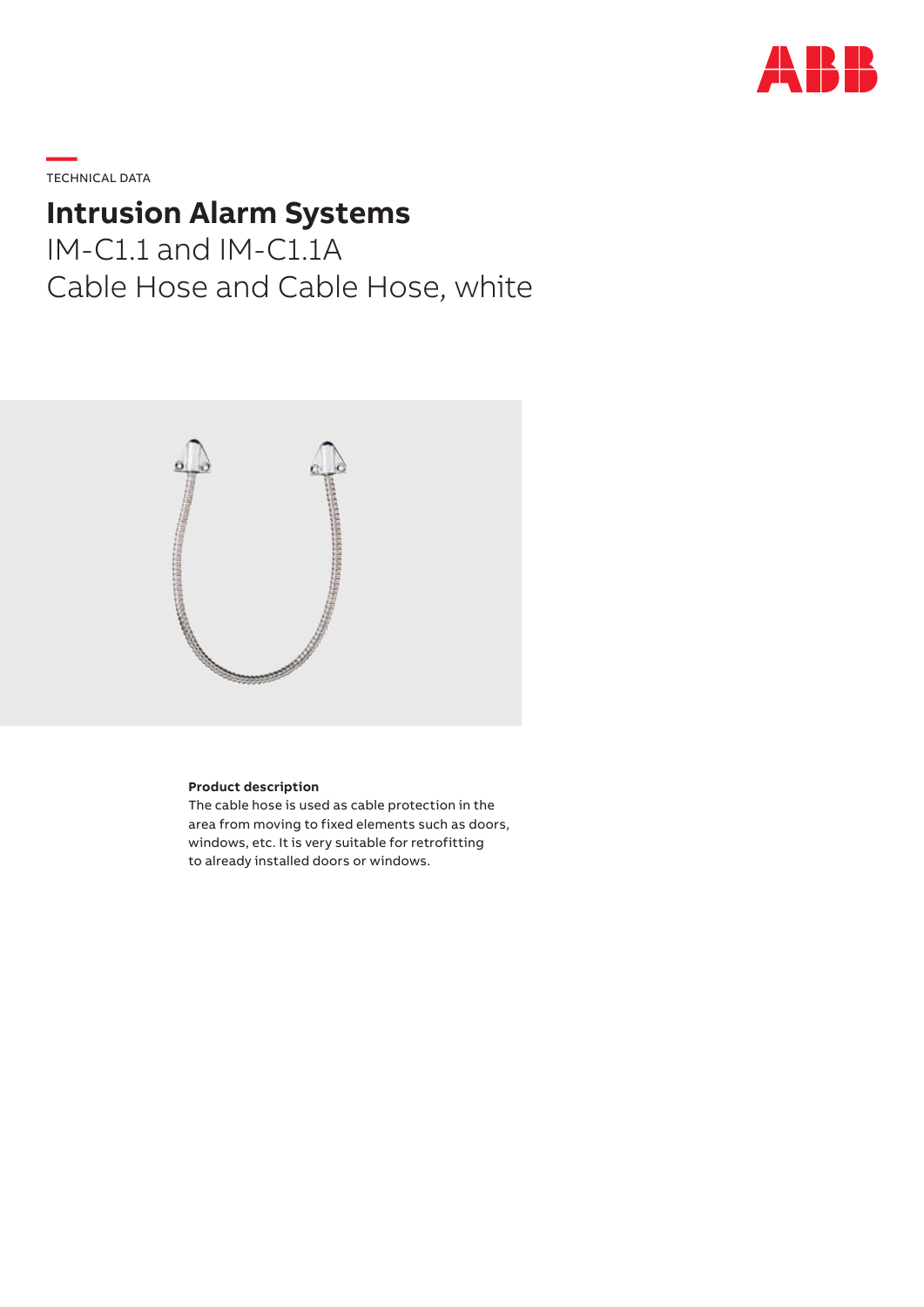| <b>Technical data</b>        |                  |                       |  |  |  |
|------------------------------|------------------|-----------------------|--|--|--|
|                              | $IM-C1.1$        | $IM-C1.1A$            |  |  |  |
| Material                     | Steel            | Steel with PVC sheath |  |  |  |
| Dimensions External/Internal | $10/8$ mm        | $10/7$ mm             |  |  |  |
| Length                       | 0.5 <sub>m</sub> | 0.5 <sub>m</sub>      |  |  |  |
| Color                        | Silver           | White                 |  |  |  |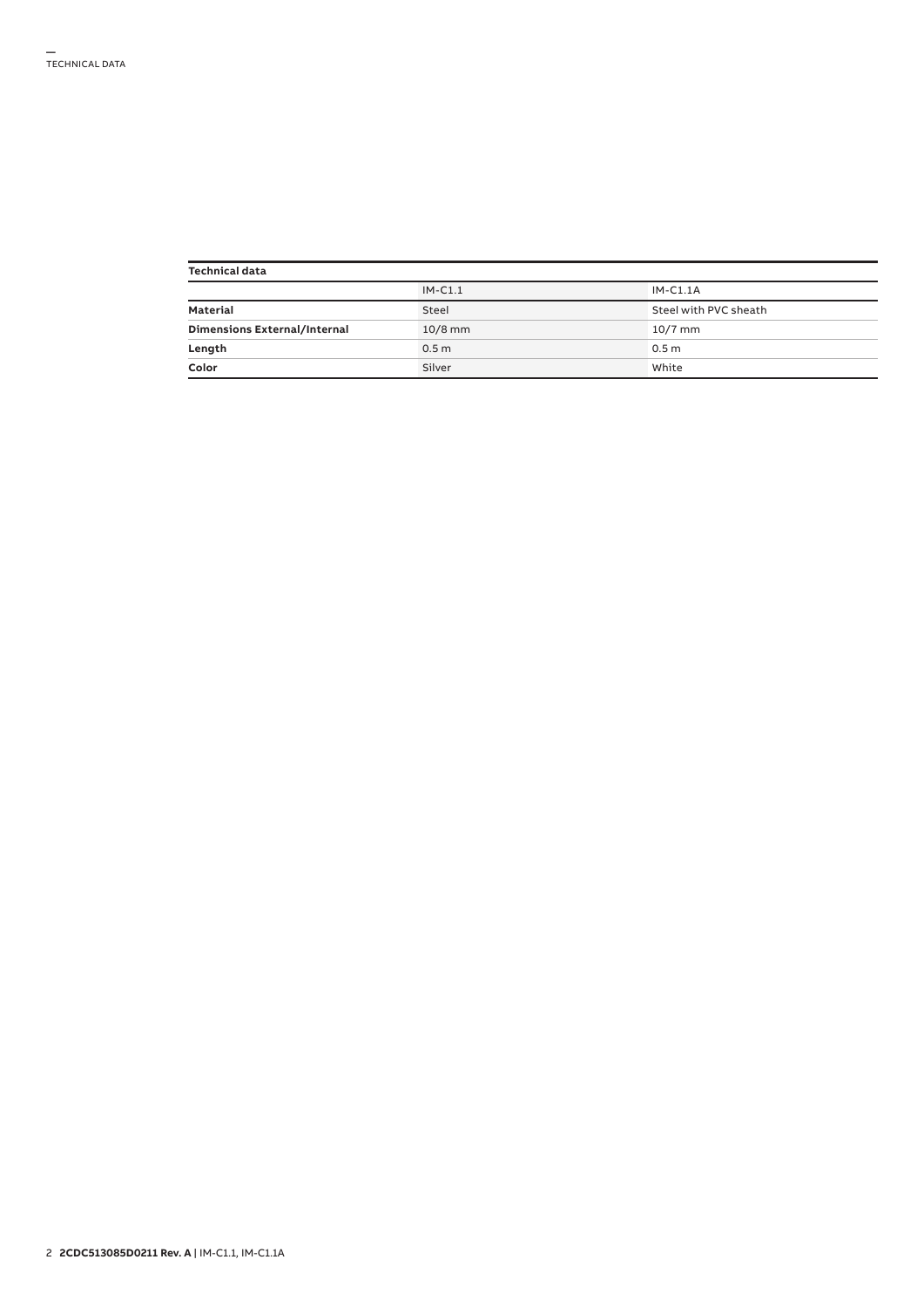| Ordering details |                     |                        |                                   |                          |                     |  |  |
|------------------|---------------------|------------------------|-----------------------------------|--------------------------|---------------------|--|--|
| Device type      | <b>Product Name</b> | Order No.              | bbn 40 16779 Weight<br><b>EAN</b> | 1 <sub>pc.</sub><br>[kg] | Packaging<br>[pcs.] |  |  |
| IM-C1.1          | Cable hose          | 2CDG250007R0011 067324 |                                   | 0.07                     |                     |  |  |
| <b>IM-C1.1A</b>  | Cable hose, white   | 2CDG250008R0011 067317 |                                   | 0.09                     |                     |  |  |